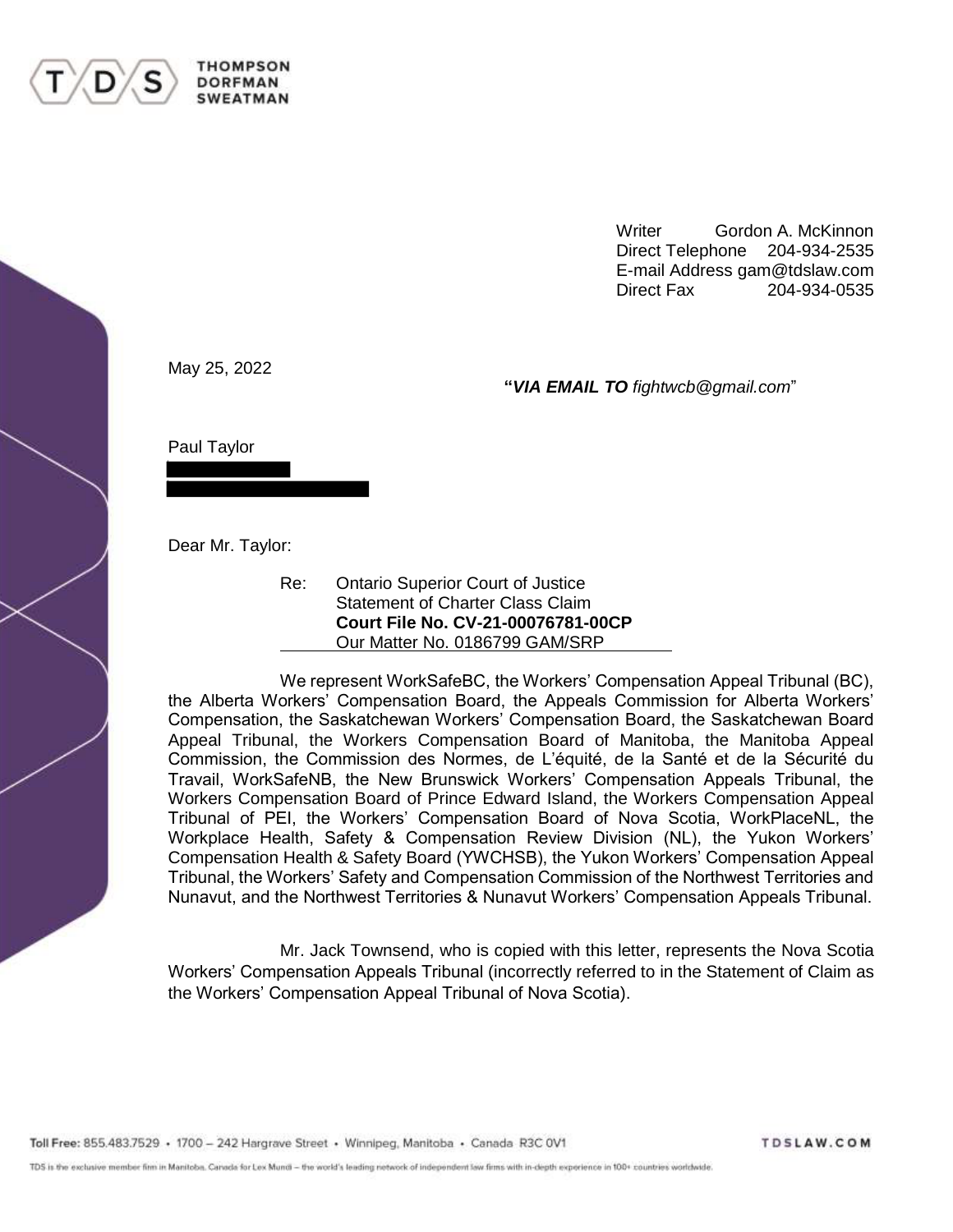We are writing to you in anticipation of the First Class Action Case Management Conference which is scheduled for August 5, 2022, at 2:30 pm, before Justice David Broad.

In his Notice of First Class Action Case Management Conference, Justice Broad has asked us whether we intend to file any motions in advance of certification and, if so, whether sequencing of the motions can be agreed upon.

On December 22, 2021, you provided us with a draft motion seeking, among other things:

- 1. an order under Rule 17.03 of the Rules to allow service outside of Ontario, and
- 2. an order granting the Lead Plaintiff's the ability to serve the defendants that reside outside of Ontario other than by personal service.

We are intending to file a motion for an order dismissing the action against the extraterritorial defendants on the basis that the Ontario Superior Court does not have jurisdiction to hear the claim against the extraterritorial defendants and, therefore, the action should be dismissed against them pursuant to rule 21.01(3)(a).

It seems to us that your motion for an order under Rule 17.03 of the Rules and our motion for an order dismissing the action against the extraterritorial defendants deal with the same issue and could logically be heard together.

Section 4.1 of the Ontario Class Proceedings Act states:

## **Early resolution of issues**

**4.1** If, before the hearing of the motion for certification, a motion is made under the rules of court that may dispose of the proceeding in whole or in part, or narrow the issues to be determined or the evidence to be adduced in the proceeding, that motion shall be heard and disposed of before the motion for certification, unless the court orders that the two motions be heard together.

If your motion for an order under Rule 17.03 of the Rules to allow service outside of Ontario is refused, or if our motion for an order dismissing the action against the extraterritorial defendants on the basis of jurisdiction is granted, this would dispose of a significant part of the claim.

Toll Free: 855.483.7529 · 1700 - 242 Hargrave Street · Winnipeg, Manitoba · Canada R3C 0V1